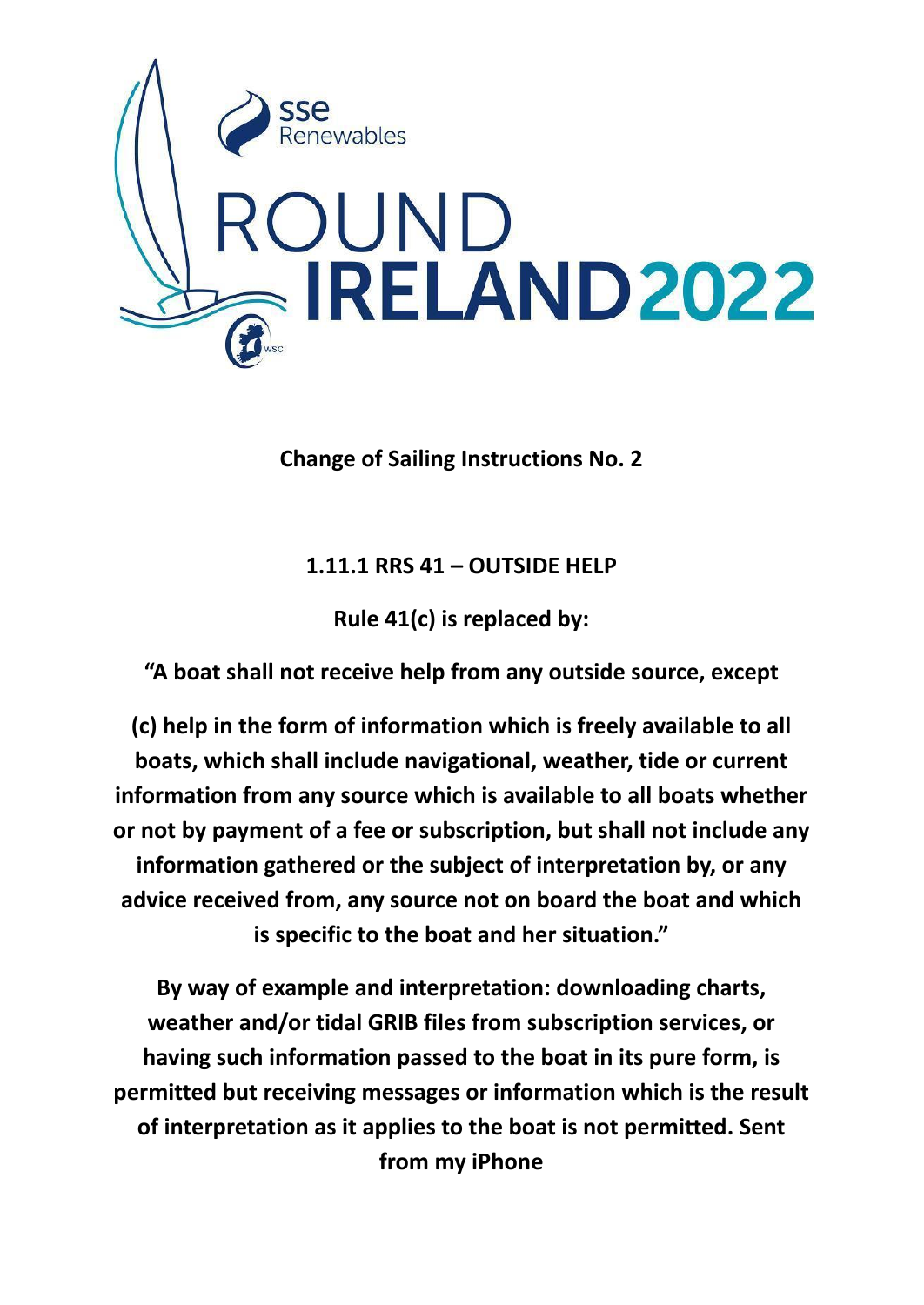**Change of Sailing Instructions No. 1**

**1. The time of high water in Wicklow on 18 th June 2022 is 15:32hrs.**

**2. Sailing Instructions 12(d) has changed as follows:**

**12(d) An inner limit mark, a purple buoy, will be laid on or near the start line approximately 50 metres from the Lighthouse end of the East Pier. Boats shall leave this Inner Limit Mark to starboard when starting and shall not sail between this mark and the lighthouse at any time.**

**The Race Committee**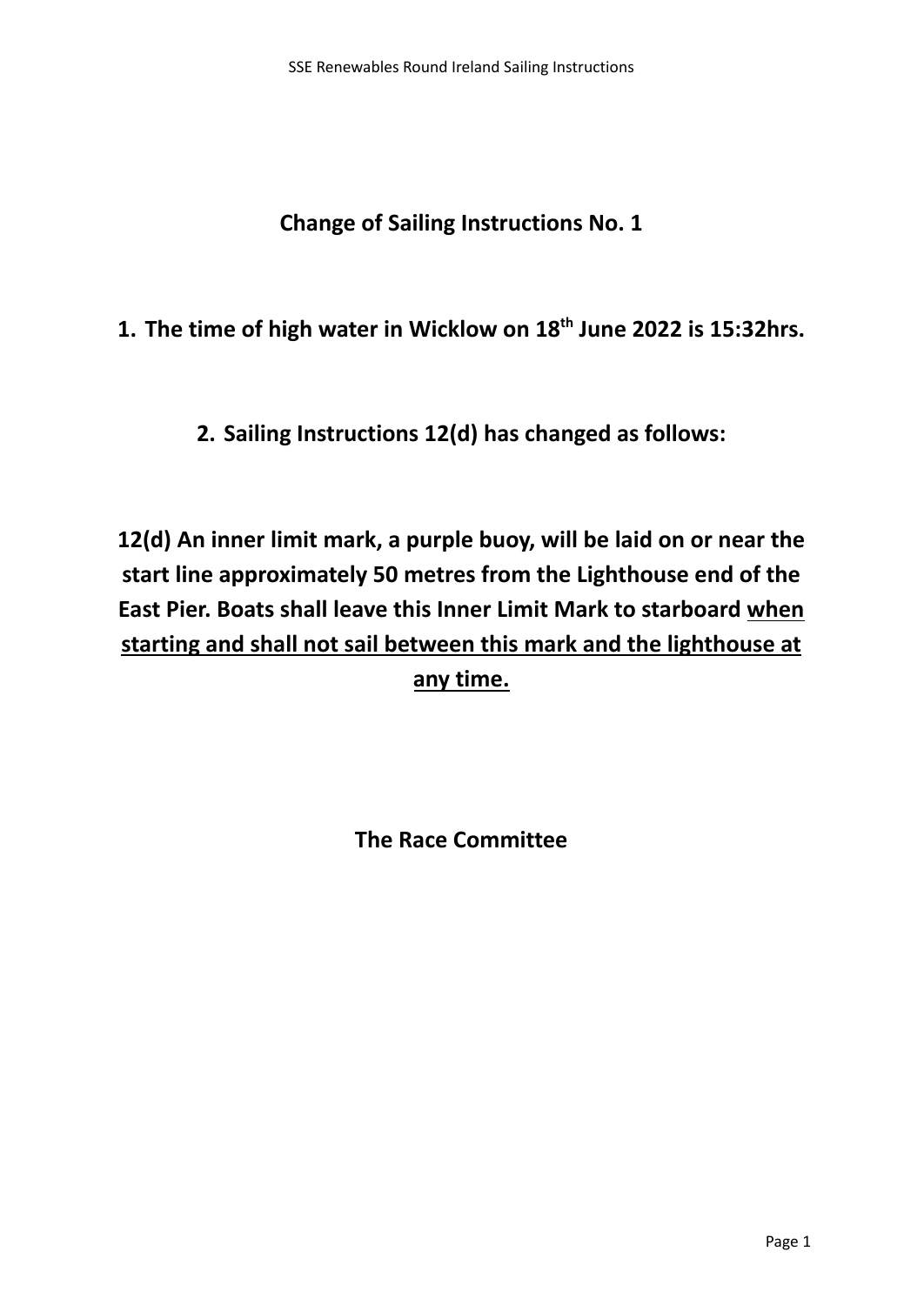# **GENERAL INFORMATION**

# **This section is for information only**

- A. THE SSE Renewables ROUND IRELAND YACHT RACE starts at Wicklow Harbour on Saturday 18<sup>th</sup> June 2022 at 13:00 hrs.
- B. The **DEDICATED RACE CONTROL PHONE** FOR RACING BOATS ONLY to contact and report to the RACE CONTROL OFFICE is **087 682 9509** (Active from 16.06.2022)
- C. This number is to be used by the racing fleet for all reporting while at sea.
- D. The Race Administration Office contact telephone number for the General public is **087 668 7081** (Active from 16/06/2022). This number is for general enquiries and access to the Race Administration Office and should NOT be used for reporting from sea.
- E. The Race Office (RO) shall be located at Wicklow Sailing Club, South Quay, Wicklow.
- F. The attention of every competitor is drawn to RRS 1.2 and the element stating, "each competitor is individually responsible for wearing a personal flotation device adequate for the conditions." See NoR 1.10
- G. The responsibility for a boat's decision to participate in a race or to continue racing is hers alone. (RRS Fundamental Rule 4)
- H. English shall be the official language used throughout the race.
- I. High Water Wicklow 18th June 2022 is 13.32 (Local).

# **<https://www.roundireland.ie>**

#### **Contents:**

|    | Rules                     | page 1 | 14. Course             | page 4 |
|----|---------------------------|--------|------------------------|--------|
| 2. | Registration & Inspection | page 1 | 15. Position Reporting | page 5 |
|    | <b>Pollution</b>          | page 2 | 16. Finishing          | page 6 |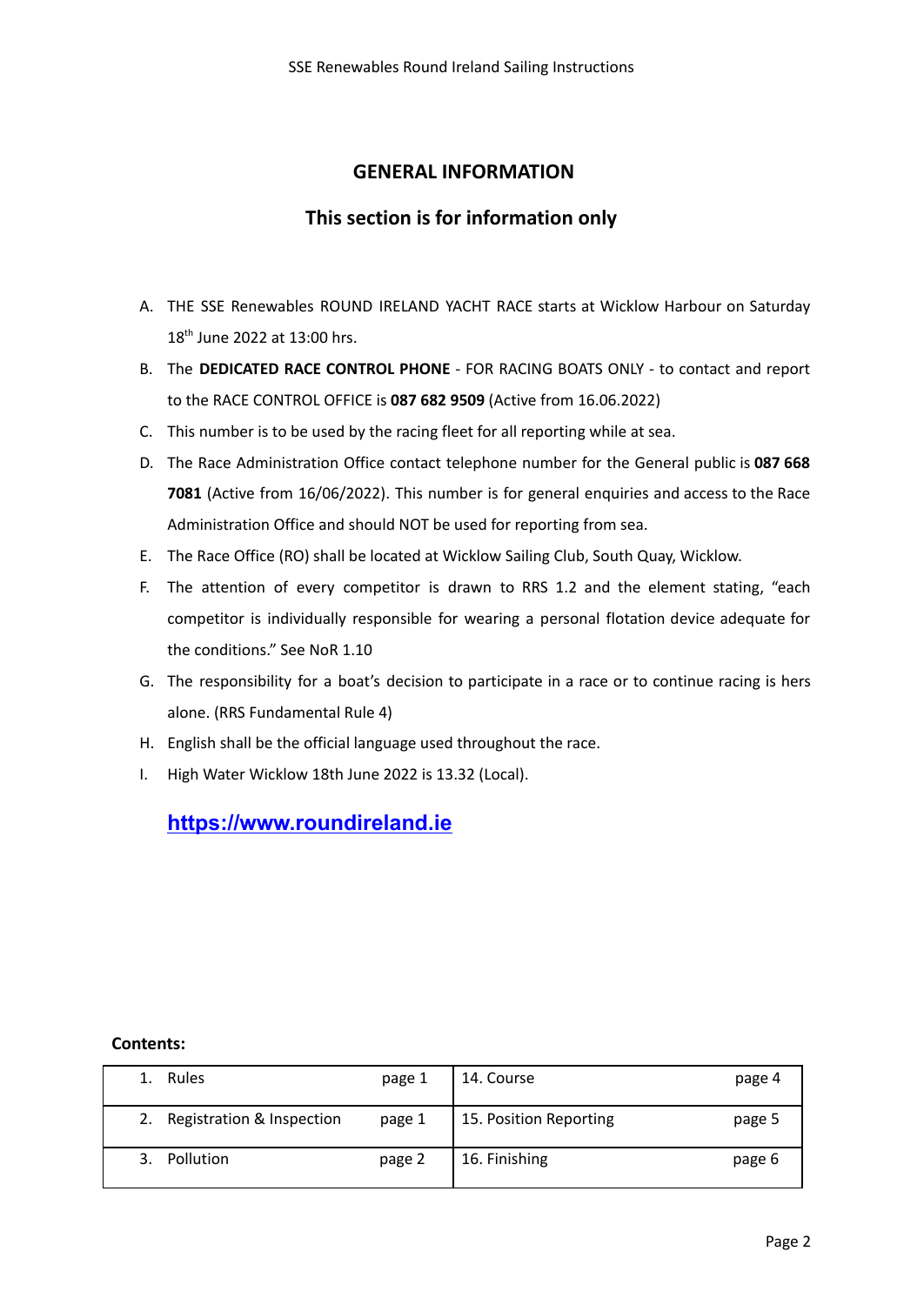| 4. | Notices to Competitors     | page 2 | 17. Time Limit                              | page 6 |
|----|----------------------------|--------|---------------------------------------------|--------|
| 5. | Event Sponsors Decals etc. | page 2 | 18. Race Finish Declarations/Trackers       | page 6 |
| 6. | AIS                        | page 2 | 19. Retirements and Non-Starters            | page 6 |
| 7. | <b>YB Trackers</b>         | Page 2 | 20. Protests and Penalties                  | page 7 |
| 8. | <b>Class Flags</b>         | Page 2 | 21. Scoring                                 | page 7 |
| 9. | Number of Persons Aboard   | Page 3 | 22. Trophies and Prizes                     | page 7 |
|    | 10. Communications         | Page 3 | 23. Use of Engine                           | page 8 |
|    | 11. Starting Signals       | Page 3 | 24. Sensitive Outside Communications page 8 |        |
|    | 12. Starting Line          | Page 4 | 25. Risk Statement                          | page 9 |
|    | 13. Recalls                | Page 4 | 26. Amendments                              | page 9 |

# **SAILING INSTRUCTIONS**

#### Date of First Issue 06.06.2022

# **1 RULES**

- a) The organising authority (OA) of SSE Renewables Round Ireland Yacht Race (SSERRIYR) is Wicklow Sailing Club (WSC) with the support of the Royal Ocean Racing Club (RORC) in association with the Royal Irish Yacht Club (RIYC).
- b) The SSERRI will be governed by the following rules:
	- i. The Rules as defined in the Racing Rules of Sailing (RRS)
	- ii. RRS part 2 rules will be replaced with the right-of-way rules of the International Regulations for Preventing Collisions at Sea (IRPCAS) between local sunset and sunrise.
	- iii. The World Sailing Offshore Special Regulations (OSR) 2022-2023 for Category 2 Races
	- iv. IRC Rule 2022, parts A, B and C.
	- v. Class 40 class rules.
	- vi. MOCRA Rating Rule 2022 v1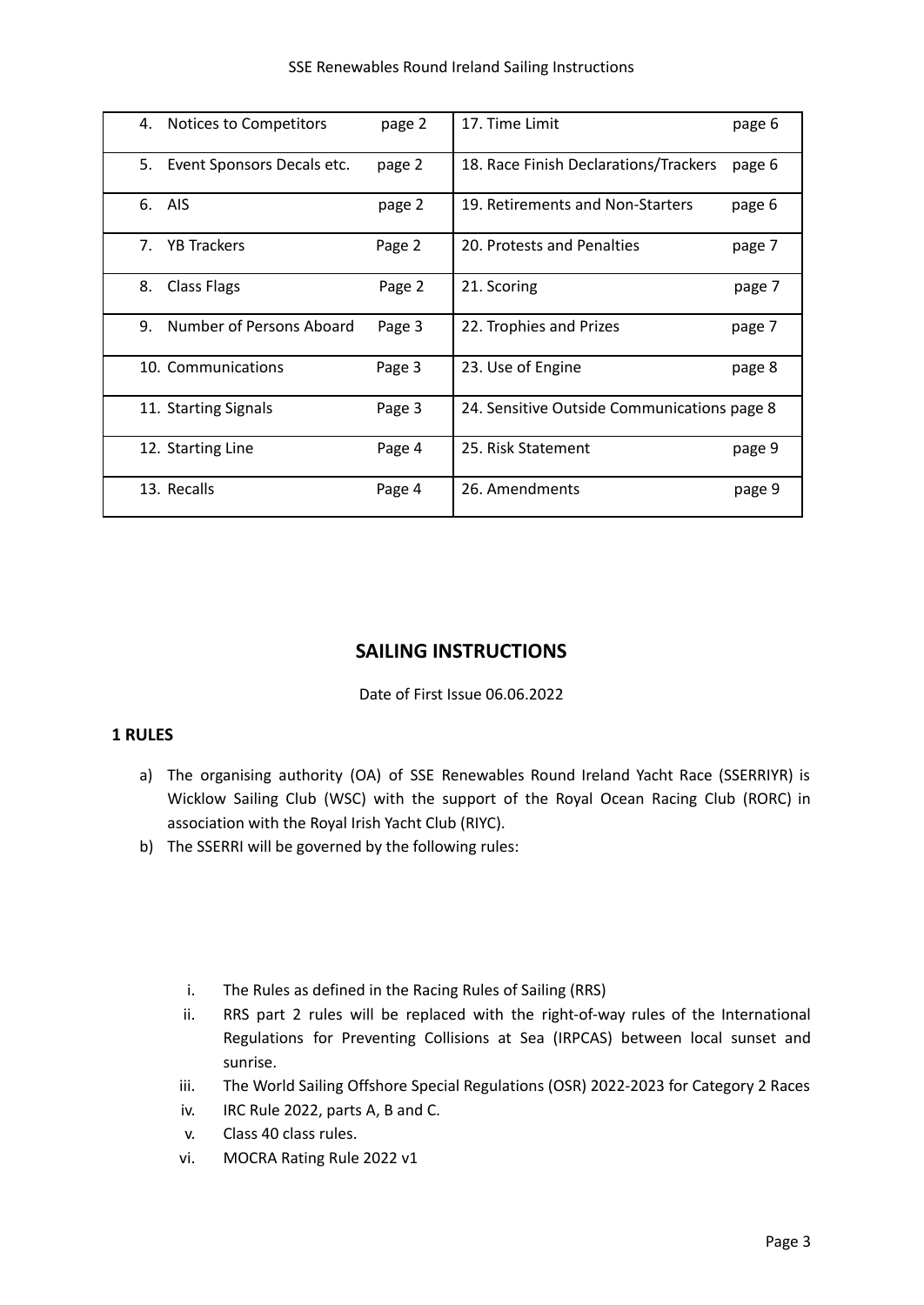c) NoR 1.8 is changed by adding new NoR 1.8(g):

Under World Sailing Test Rule DR21-01, the definition Start is changed as follows:

**Start:** A boat starts when her hull having been entirely on the pre-start side of the starting line, and having complied with rule 30.1 if it applies, any part of her hull crosses the starting line from the pre-start side to the course side either:

- (a) at or after her starting signal, or
- (b) during the last minute before her starting signal.

# **2 REGISTRATION & INSPECTION**

.

- a) The Race Committee may inspect a boat or her equipment at any time for compliance with the Rules.
- b) Boats shall be available for inspection at Wicklow Sailing Club or Dun Laoghaire Marina not later than 10:00 hours on Thursday, 16th June 2022.
- c) NoR 13.10 is changed to read:

The race offices at WSC and RIYC will be open for registration and inspection as follows

| Date                      | WSC             | <b>RIYC</b>     |
|---------------------------|-----------------|-----------------|
| Wed 15 <sup>th</sup> June | $10:00 - 17:00$ | $10:00 - 17:00$ |
| Thu 16 <sup>th</sup> June | $10:00 - 17:00$ | $10:00 - 17:00$ |
| Fri $17th$ June           | $10:00 - 16:00$ | $10:00 - 12:00$ |

# **3 POLLUTION**

a) Attention is drawn to the World Sailing Code of Environmentally Friendly Behaviour:

<https://www.sailing.org/tools/documents/WorldSailingCodeofEnvironmentalFriendlyBehaviour>

#### **4 NOTICES TO COMPETITORS**

- a) The Official Notice Board is located at Wicklow Sailing Club.
- b) A secondary general information board will be located in the Royal Irish Yacht Club.
- c) Notices may also be displayed on the SSERRI website.
- d) Changes to the Sailing Instructions will be posted on the Official Notice Board and on the event website no later than 5 hours before the scheduled start.

#### **5 EVENT SPONSORS DECALS, BACKSTAY FLAGS / PENNANTS**

a) Boat shall display official SSE Renewables decals and backstay flags. Decals shall be displayed on either side of the hull in the forward 20% area unless otherwise agreed in advance with the OA.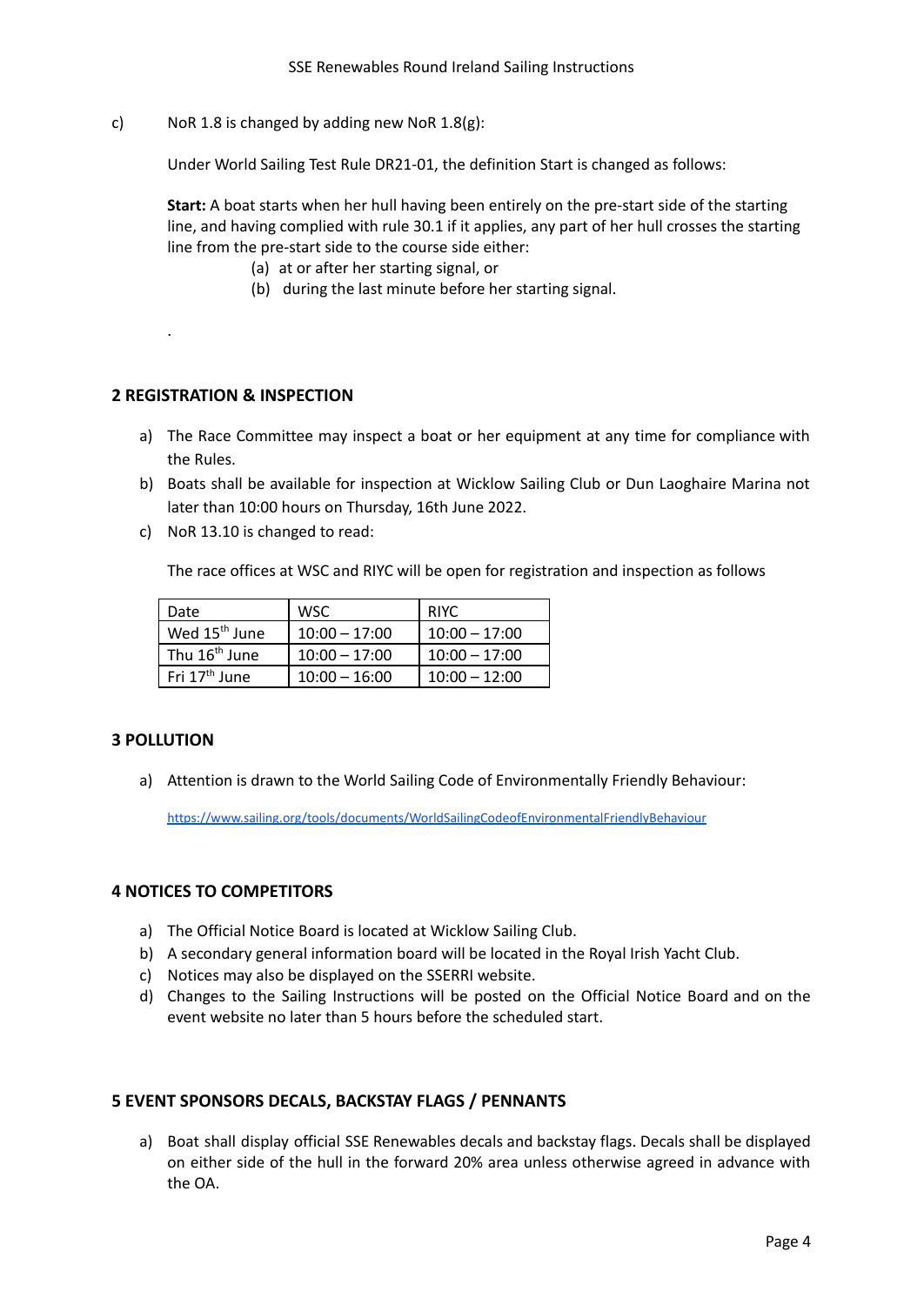b) Class and backstay flags shall be flown at least 1.5m above the deck.

# **6 AIS**

- a) AIS transponders shall be transmitting and receiving from 11:00 on Saturday 18<sup>th</sup> June until the boat finishes or retires and returns to port.
- b) A boat's AIS transponder shall be programmed with the boat's MMSI number and current racing name.
- c) Boats shall not inhibit AIS transmissions.
- d) Any failure to receive or transmit AIS signals shall be reported on the Declaration Form (see IC 18)

#### **7 YB TRACKERS**

- **a)** Boats shall carry a YB Tracker unit while racing. The tracking can be viewed on the SSERRIYR website: **<https://www.roundireland.ie>**
- **b)** Boats shall, at the time of registration, sign for receipt of a tracker unit. In the event or loss or failure to return the tracker, boats shall pay  $€800$ .
- **c)** Boats shall not inhibit YB Tracker transmissions.

#### **8 CLASS FLAGS**

Class Bands / Flags are as follows:

| Class              | <b>TCC Range</b>         | <b>Class Flag</b> |
|--------------------|--------------------------|-------------------|
| IRC <sub>Z</sub>   | 1.275 and greater        | Pennant 0         |
| IRC <sub>1</sub>   | $1.274 - 1.101$          | Pennant 1         |
| IRC <sub>2</sub>   | $1.100 - 1.051$          | Pennant 2         |
| IRC <sub>3</sub>   | $1.050 - 1.004$          | Pennant 3         |
| IRC <sub>4</sub>   | $1.003 - 0.850$          | Pennant 4         |
| Class 5            | Cruisers H/F 7.5 or less | Pennant 5         |
| Class <sub>6</sub> | Two handed class         | Pennant 6         |
| Multihull          |                          | Pennant 7         |
| Class 40           |                          | Class Insignia    |

#### **9 NUMBER OF PERSONS ABOARD**

- a) Between 09:00 hours and 13:00 hours on Saturday 18th June, each boat shall send an SMS (text) message to **087 682 9509**
- b) The message shall contain the boat name, sail number and the number of persons on board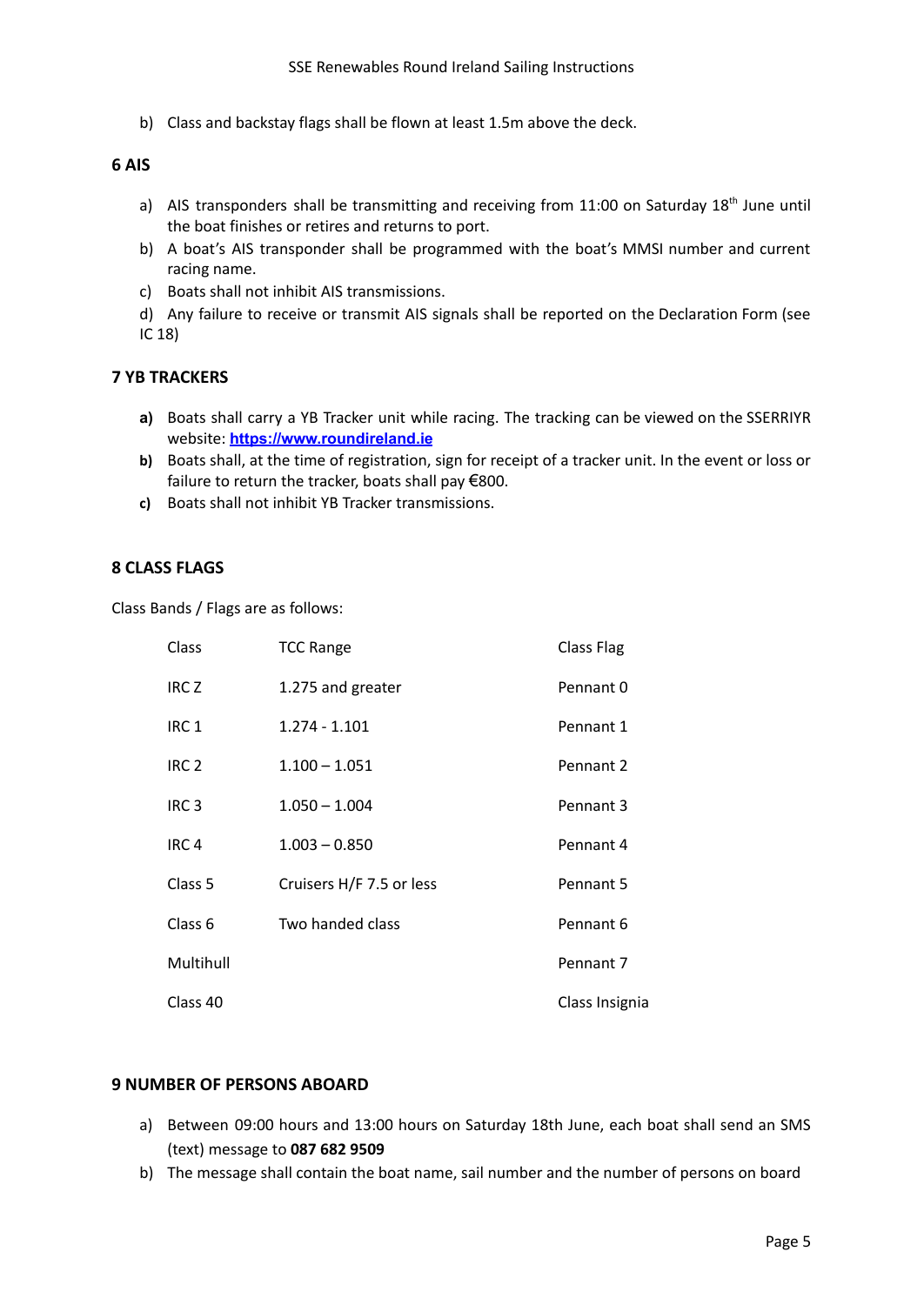- c) The message shall state if the number of persons on board is less than that declared on the entry system and include the full name(s) of the person(s) not on board.
- d) The Emergency Contact details of all crew on board shall be delivered to the entry system or the race office before the start of the race.

# **10 COMMUNICATIONS**

- a) The race committee will broadcast and receive on VHF Ch 72VHF Ch72 (**Callsign "ROUND IRELAND RACE OFFICE**
- b) The Race committee may broadcast information on VHF Ch72, at the start and finish of the race. Boats are strongly recommended to maintain radio watch on VHF Ch72 until clear of Wicklow Head and when approaching the finish.
- c) A boat may request and receive repetition of information broadcast by the Race committee or enquire whether or not a broadcast has been made. This changes RR42, Outside Help.
- d) When reasonably possible, communication between boats shall use DSC, or call on VHF Ch 16 and then use Ch 72.
- e) Boats with communication in addition to VHF shall, if necessary, relay other boats communications, by passing other boats' NHF reports to the race committee or Coastguard.
- f) In addition, the Race Office may be contacted at **087 682 9509** or by email: **[info@roundireland.ie](mailto:info@roundireland.ie)**

# **11 STARTING SIGNALS**

- a) Starting Signals will be made from the Committee Vessel.
- b) The first warning signal will be made at 12:50 hours on Saturday 18th June 2022.
- c) The Warning Signal will be made 10 minutes before the starting signal (10, 4, 1, 0, sequence).
- d) All Monohull Classes will start together. The warning signal will be ICF 'E'
- e) The starting signal for the Monohulls will be the warning signal for the Multihulls.
- f) All Multihull classes shall start together. The warning signal will be Pennant 7.

# **12 STARTING LINE**

- a) The Starting Line will be between the Lighthouse, at the end of the East Pier at Wicklow Harbour, and the main mast/ flagstaff of the Committee Boat, positioned approximately 700 metres to seaward of the pier.
- b) Boats shall start by crossing the Starting Line from North to South.
- c) The Committee Vessel will be identified by a Wicklow Sailing Club Burgee displayed from its main flagstaff
- d) An Inner Limit Mark, a purple buoy, will be laid on or near the start line approximately 50 metres from the Lighthouse end of the East Pier. Boats shall leave this Inner Limit Mark to starboard.
- e) An Orange mark may be laid on or near the start line, near to the Committee Vessel. Boats shall not sail between this mark and the committee vessel.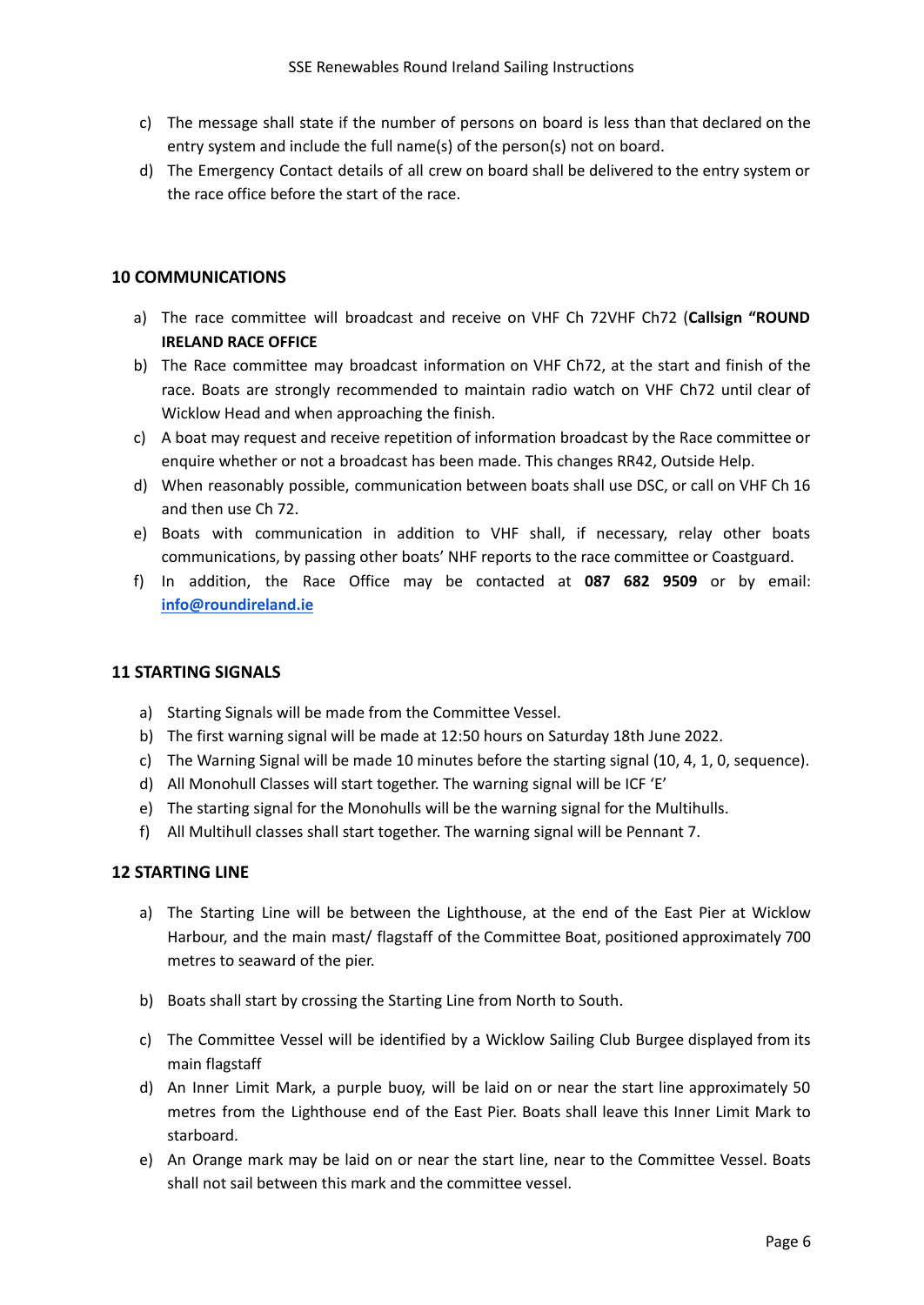# **13 RECALLS and STARTING PENALTIES**

a) Rule 30.1 ('Round the Ends' rule) applies to all boats except that:

In accordance with item (b) of the definition Start (as changed by SI1(c)), a boat that crosses the start line from the pre-start side of the starting line of the course side in the last minute before her starting signal has started.

She may return to re-start by complying with RRS 30.1.

If she does not, she shall be penalised by the race committee without a hearing, her penalty shall be a time penalty of 1 hour added to the boat's corrected time. This changes RRS 29.1, 30.1 and 63.1 and A5.

- b) No earlier than 1 minute after the starting signal the race committee may broadcast the sail numbers of boats that have not started, have not complied with RRS 30.1 or have been penalised under SI 13(a). Failure to broadcast this information will not be grounds for redress. This changes RRS 62.1.
- c) Late starters

The starting line will remain open for 15 minutes after the last starting signal. Boats may start after the line has been closed by:

- informing the Race Office of their intention to start and of the estimated time of starting. Boats shall comply with SI 9c (changes to the number of persons on board before starting.
- sailing through a line off Wicklow defined as: crossing an imaginary line no further than 600 metres in length from the lighthouse on the East Pier of Wicklow Harbour on a bearing 060 degrees (true) from the lighthouse.
- as soon as reasonably possible after starting, informing the Race Office that they have started.
- no boat shall start after 13:00 hours on 19<sup>th</sup> June 2022.

# **14 COURSE**

a) Boats shall sail AROUND IRELAND, leaving all its islands (excluding Rockall) and rocks showing permanently above high water and the marks listed below, to starboard:

> Start > Wicklow Head > Tuskar Rock > Barrells Light Buoy > Coningbeg Light Buoy > Old Head of Kinsale > Fastnet Rock > Mizen Head > Gull Rock (Off Bull Island) > Washerwoman Rock (Off Great Skellig) > Great Foze Rock > Black Rock > Eagle Island > Tory Island > Tor Rocks (Off Inishtrahull) > Rathlin Island > Highway Rock > Mew Island > Burial Island > South Rock Light Buoy > Lambay Island > East Pier, Wicklow

- b) Areas that are Obstructions
	- i. A boat shall not enter an area designated an Obstruction when racing
	- ii. For each Traffic Separation Scheme (TSS) encountered around the course; the traffic lane running in the opposite direction to the course and the separation zone are designated as Obstructions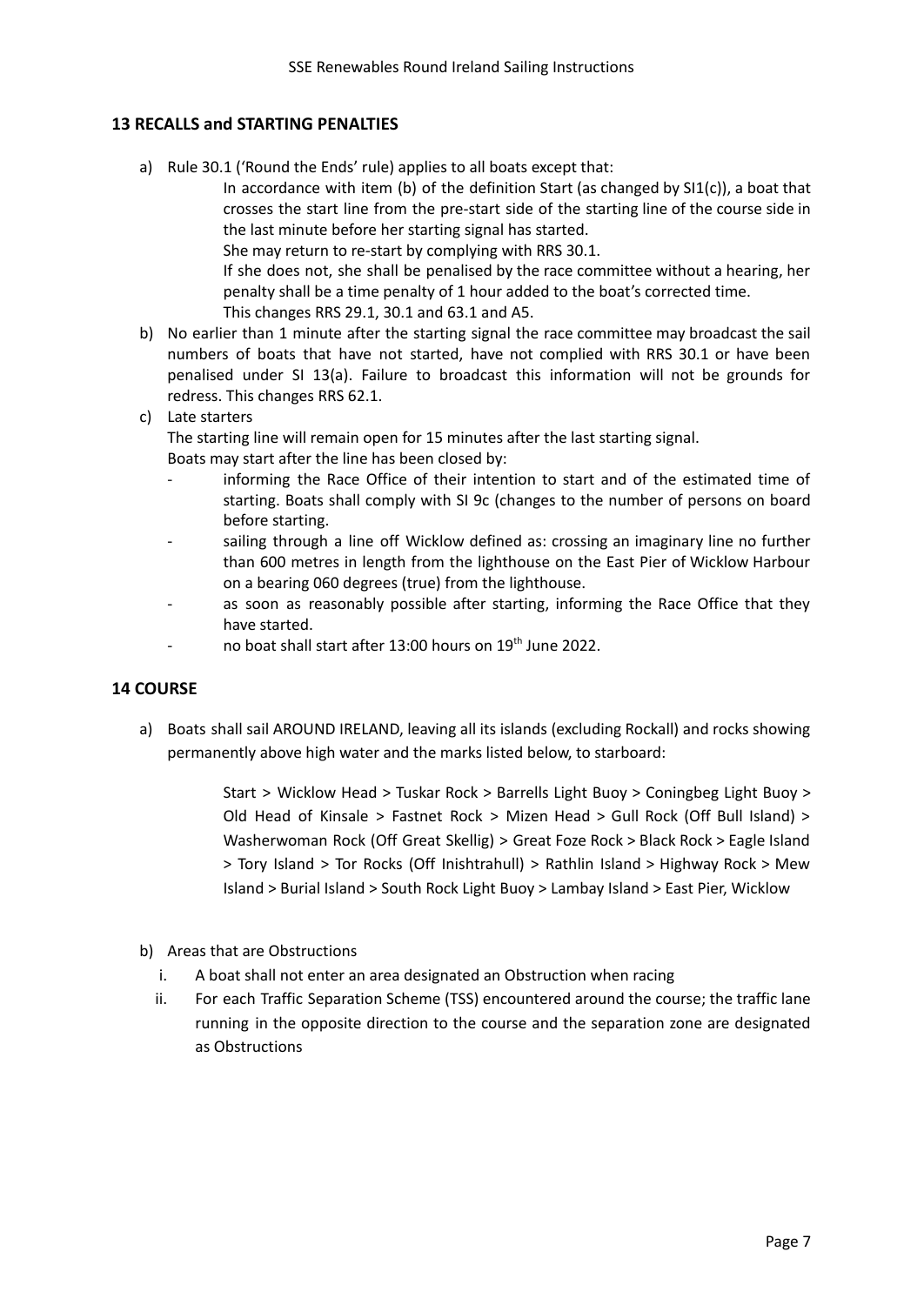| <b>Coordinates for the Obstructions</b> |  |
|-----------------------------------------|--|
|-----------------------------------------|--|

The boundaries are the rhumb lines between the corners, the coordinates of the corners are given.

| Obstruction                | Position: Latitude(N) Longitude(W) - WGS84         |                                                 |
|----------------------------|----------------------------------------------------|-------------------------------------------------|
| <b>TSS - Fastnet Rock</b>  | $A - 51^{\circ}$ 21',00N 009 $^{\circ}$ 26',40W    | B-51° 17'.20N 009° 24'.60W                      |
|                            | $C - 51^{\circ}$ 15'.45N 009 $^{\circ}$ 33'.90W    | D-51°19'.25N 009°35'.75W                        |
|                            | $A - 55^{\circ} 26'$ , 91N 006 $^{\circ}$ 14', 00W | $B - 55^{\circ}$ 25'.50N 006 $^{\circ}$ 01'.55W |
| <b>TSS - North Channel</b> | $C - 55^{\circ}$ 17'.05N 005 $^{\circ}$ 51'.20W    | D - 55° 14'.70N 005° 56'.85W                    |
|                            | $E - 55^{\circ} 21'$ .85N 006 $^{\circ}$ 05'.70W   | $F - 55^{\circ}$ 23'00N 006 $^{\circ}$ 15'.40W  |
|                            | $A - 52^{\circ}$ 14'.30N 006 $^{\circ}$ 02'.40W    | $B - 52^{\circ}$ 12',70N 005 $^{\circ}$ 54',70W |
| <b>TSS - Tuskar Rock</b>   | $C - 52^{\circ}$ 06'.00N 005 $^{\circ}$ 58'.35W    | $D - 52^{\circ}$ 01'.50N 006 $^{\circ}$ 07'.50W |
|                            | $E - 52^{\circ}$ 05'.50N 006 $^{\circ}$ 12'.55W    | $F - 52^{\circ}$ 09'.10N 006 $^{\circ}$ 05'.30W |

- iii. RRS 56.2 applies, boats sailing in those parts of the TSS that are not obstructions shall comply with rule 10, Traffic Separation Schemes of IRPCAS.
- iv. If an official complaint/action is lodged against a boat by a commercial, government, or naval power-driven vessel, by a pilot, by a vessel traffic service (VTS), or by other local government authority, it shall be presumed that the boat has broken rule 56.2(b).

# **15 POSITION REPORTING**

.

a) Every boat shall send position reports to the RO at WSC, giving the time of passing abeam of:

Due South of Fastnet Rock Lighthouse

Due West of Eagle Island Lighthouse

Due North of Inishtrahull Lighthouse

- b) Position reports shall be sent by text to the dedicated telephone number for reporting to the Race Office at **087 682 9509** or by email to **[info@roundireland.ie](mailto:info@roundireland.ie)**
- c) The report shall include the boat name and sail number, date (dd/mm/yy) and time (24/00)
- d) If a boat believes that her tracker has failed, the boat shall, if reasonably possible, deliver position reports to the RO at WSC or to the coastguard stations listed below:

Due South of Fastnet Rock Lighthouse to Bantry Radio

Due West of Eagle Island Lighthouse to Belmullet Radio

Due North of Inishtrahull Lighthouse to Malin Head Radio

- e) If a boat is unable to report promptly after passing a reporting point, shall record details and deliver a report at the first reasonable opportunity.
- f) The Race Office may require, at any time, a boat to report their current position either to the Race Office or to the nearest coastguard station.

# **16 FINISHING**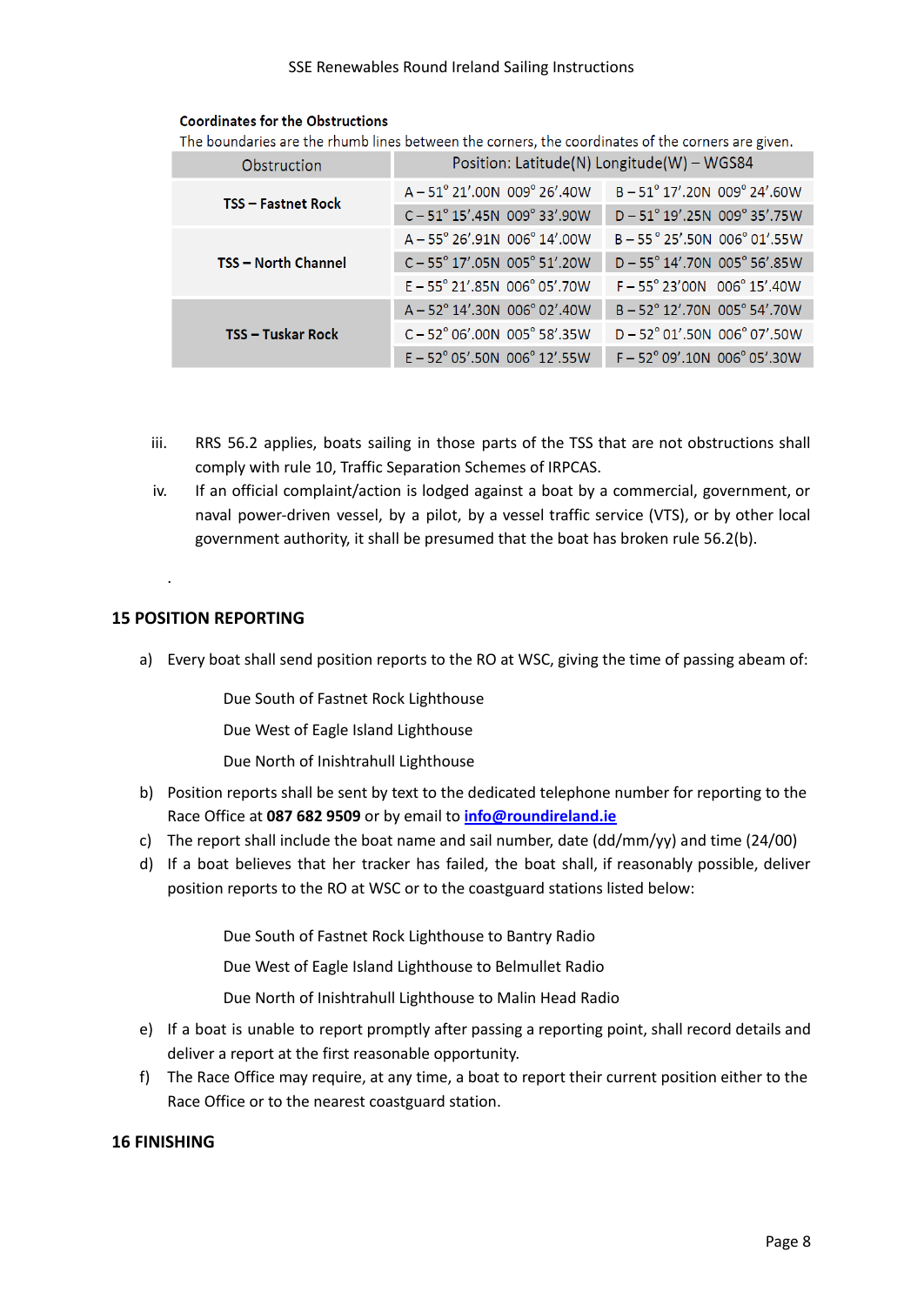- a) Boats shall, if reasonably possible, inform the Race Office no later than 30 minutes before their estimated finishing time. The RO will monitor on VHF Channels 72 and 37(M).
- b) The Finishing Line will be between the Lighthouse on the East Pier at Wicklow Harbour and a Finishing Mark (yellow cone shaped buoy) positioned approximately 300 metres from the Lighthouse on a bearing of 60 degrees (true) from the Lighthouse.
- c) The Finishing Line shall be crossed from North to South
- d) The Finishing Mark will display a flashing amber light, flashing 2 quick flashes every 6 seconds during the hours of darkness. This should not be confused with an outfall buoy situated approximately 1390 metres from the Lighthouse showing four quick flashes, yellow, every 10 seconds.
- e) Between local sunset and sunrise boats finishing shall clearly illuminate their sail number and communicate their sail number by VHF to the Race Office.
- f) A boat that has finished and does not intend to return enter Wicklow Harbour; she shall, as soon as reasonably possible, inform the Race Office by telephone that she has finished racing, give her time of finishing in BST.

# **17 TIME LIMIT**

a) There is no time limit for the race

#### **18 RACE FINISH DECLARATIONS AND RETURN OF YB TRACKER**

- a) No later than 12 hours after finishing or retiring, boats shall complete and submit a Declaration Form to the Race Office at WSC. Every member of the crew shall sign the Declaration Form. The race committee may disqualify, or give a time penalty to, a boat without a hearing for failure to comply with this rule. This changes RRS 63.1 and A5.
- b) A boat that does not return to Wicklow Harbour after finishing or retiring may submit the declaration form within the 12-hour time limit by scanning and emailing to the Race Office at WSC **[info@roundireland.ie](mailto:info@roundireland.ie)** or by way of photograph on WhatsApp to **087 682 9509.**
- c) A boat that retires shall give reasons for doing so on her Declaration Form.
- d) Trackers shall be returned to the race office in WSC within 24 hours of finishing or retiring. If a tracker cannot be returned to the RO within this time limit, boats shall contact the RO to make arrangements for safe return of the tracker to WSC.

#### **19 RETIREMENTS AND NON-STARTERS.**

a) A boat not starting or retiring from the race shall notify the RO as soon as reasonably possible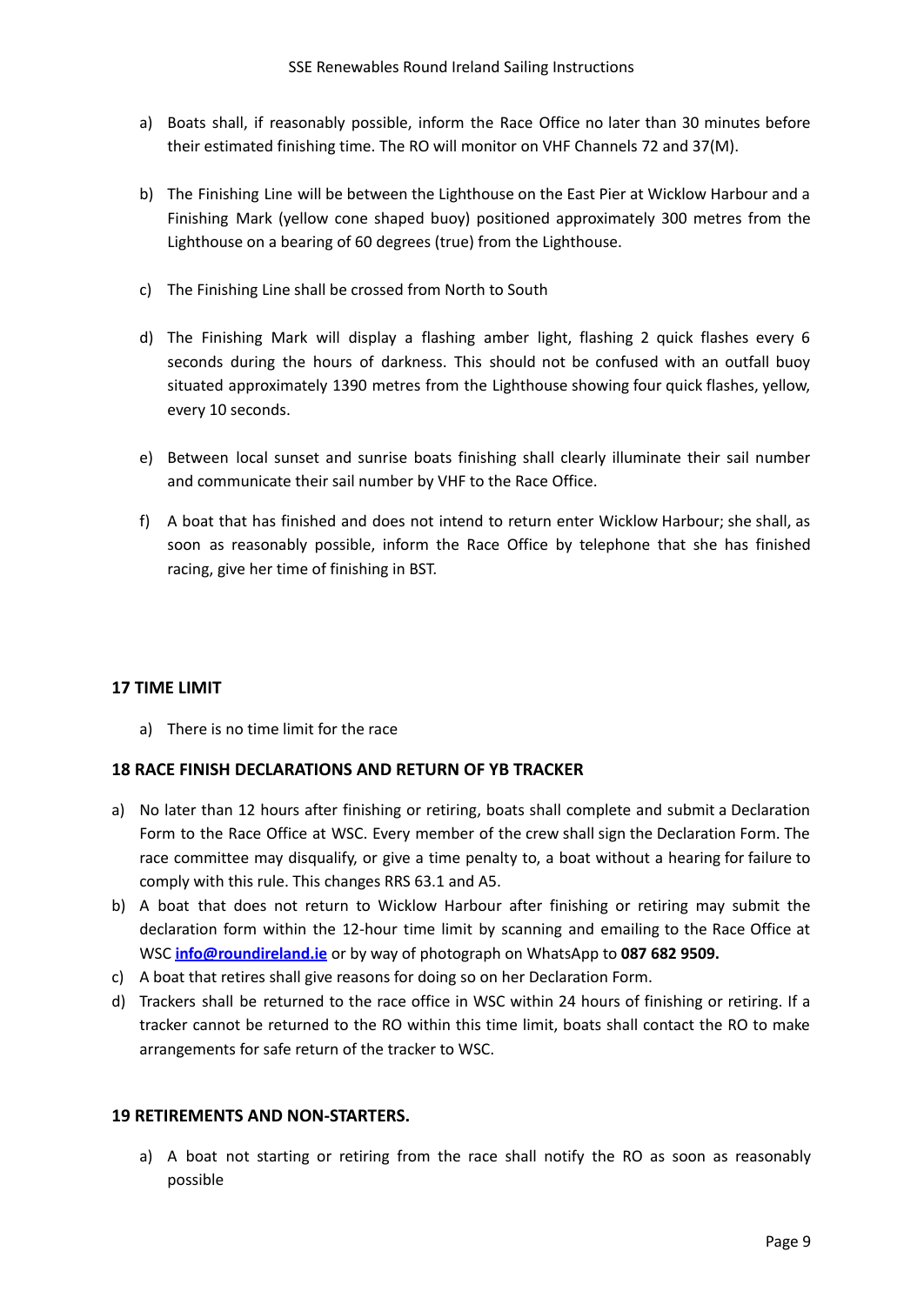# **20 HEARING REQUESTS AND PENALTY SYSTEM**

- a) Hearing request forms are available at the Race Office or on the event website on the protest form downloadable from Website or available from the RO.
- b) Hearing requests shall be delivered to the Race Office within the time limit.
- c) The time limit for delivering a hearing request about an incident observed in the racing area is 6 hours after the boat has finished or retired.
- d) Standard Penalties:

The race committee may penalise a boat without a hearing (this changes RRS 63.1 and A5) for:

- I. Failure to sail the course (see RRS Definitions).
- II. Entering an area designated as an obstruction, breaking SI 14(b)
- III. The penalty shall be a time penalty of 2 hours added to a boat's corrected time.
- IV. The race committee may protest a boat based on a claim that the breach of the rules listed in SI 20(d) I or II was avoidable, intentional or that the boat gained a significant advantage by her breach.
- e) RRS 44.1, Penalties at the time of an incident applies except that: When the right-of-way rules of IRPCAS apply between the hours of sunset and sunrise RRS 44.3 Scoring Penalty applies. The scoring penalty shall be 10 minutes added to the boat's corrected time for each penalty. This changes RRS 43.3(c).
- f) The penalty for the breach of a rule other than a rule of RRS Part1, Fundamental Rules and Part 2, When Boats Meet, may, at the discretion of the protest committee, be less than disqualification. The protest committee may publish guidelines for discretionary penalties.
- g) Breaches of Sailing Instruction 5, 9, 10, 15, 18 and 19 will not be grounds for protest by a boat. This changes RRS 60.1a.

# **21 SCORING**

- a) The IRC Category shall be scored on corrected time by IRC TCC.
- b) The Multihull Category shall be scored on corrected time using the MOCRA TCC.
- c) Class 40 shall be scored in accordance with finishing positions after the application of any time penalties.

#### **22 TROPHIES AND PRIZES**

a) The interpretation of the terms of award for all trophies and prizes will be made by the Race committee, whose decision is final. Winners will be awarded perpetual trophies as listed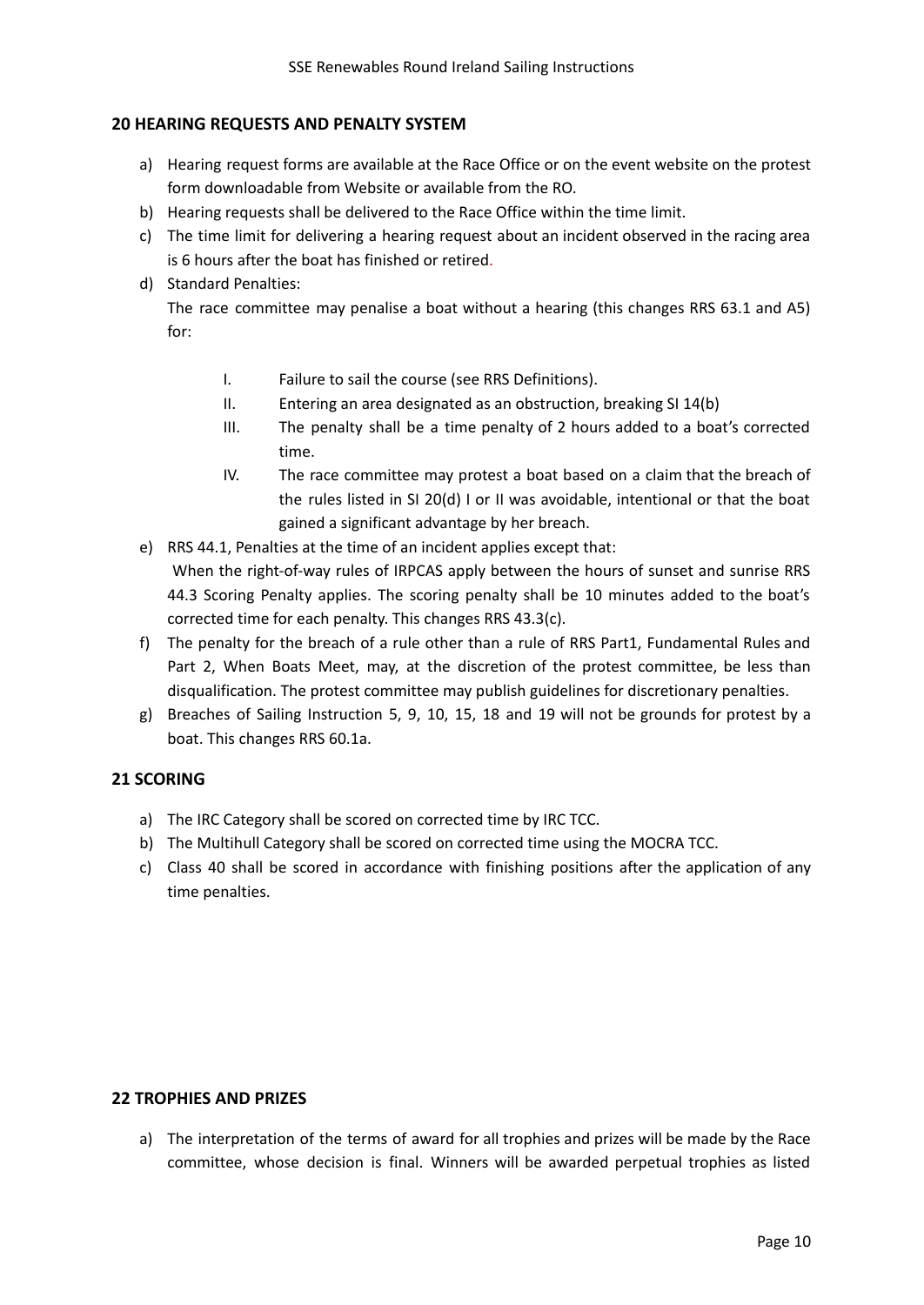below. These trophies will be held by WSC after the Prizegiving, and winners will be provided with an additional trophy to keep.

- b) When no boat qualifies to win a particular trophy the Race committee may, at its discretion, award it otherwise.
- c) Main trophy presentation will take place at Wicklow Sailing club at 18:00 hours on Friday 24th June and may include the presentation of RORC medallions.
- d) Where a winning boat has not completed the race in advance of the trophy presentation ceremony the trophy shall be presented at the earliest time after the arrival in Wicklow of the boat / crew.

The following Perpetual TROPHIES with accompanying prizes will be presented:

| IRC Class Z - Class Z Cup                   | Team Award - Kinsale YC Trophy               |
|---------------------------------------------|----------------------------------------------|
| IRC Class 1 - Tusker Cup                    | ISORA Award - Larry Ryan Woodcut             |
| IRC Class 2 - Fastnet Cup                   | ICRA Award - ICRA Trophy                     |
| IRC Class 3 - Skellig's Cup                 | Best Sailing School - SE Sailing School      |
| IRC Class 4 - Tory Island Cup               | Best Services in IRC - Robert Halpin Trophy  |
| Class 5 Cruisers - Michael Jones Plaque     | Best Corinthian IRC - Viking Marine Trophy   |
| Class 6 2 Handed - Noonan Plaque            | Best Overseas IRC - WSC Plate                |
| Class 40 - Trophaí Ceann Chill Mhantáin     | Line Honours Monohull - Denis Doyle Cup      |
| Multihull MOCRA - DuBarry Trophy            | Line Honours Multihull - Volvo Trophy        |
| Ladies' Award - Mizen Head Trophy           | IRC Overall - Norman Barry Trophy / Irish TV |
|                                             | <b>Rentals Cup</b>                           |
| Maybird Award - Oldest boat to complete the |                                              |
| race                                        |                                              |

Awards for other positions will be presented based on:

| <b>Number of Starters</b> | $\overline{\phantom{0}}$ |                            |
|---------------------------|--------------------------|----------------------------|
| <sup>o</sup> rizes        | 2nd                      | ∽rd<br>$2^{10}$ and $\sim$ |

# **23 USE OF ENGINE**

- a) A boat may use her engine to get clear after grounding or colliding with a vessel or object or, under RRS 42.3(g) to help a person or another vessel in danger.
- b) Temporary discontinuance of racing: A boat may make fast in order to take shelter or in an emergency. The crew may temporarily leave the boat to handle her moorings. If she uses her engine for propulsion she shall, on rejoining the race and return to the spot where she began to use her engine, turn off her engine and continue to race from that spot. This changes RRS 42 and 45.
- c) RRS 41, Outside Help, still applies, including but not limited to, provisioning, repairs and accommodation.
- d) Boats shall report any use of their engine or any temporary discontinuance of racing on their Declaration Form.